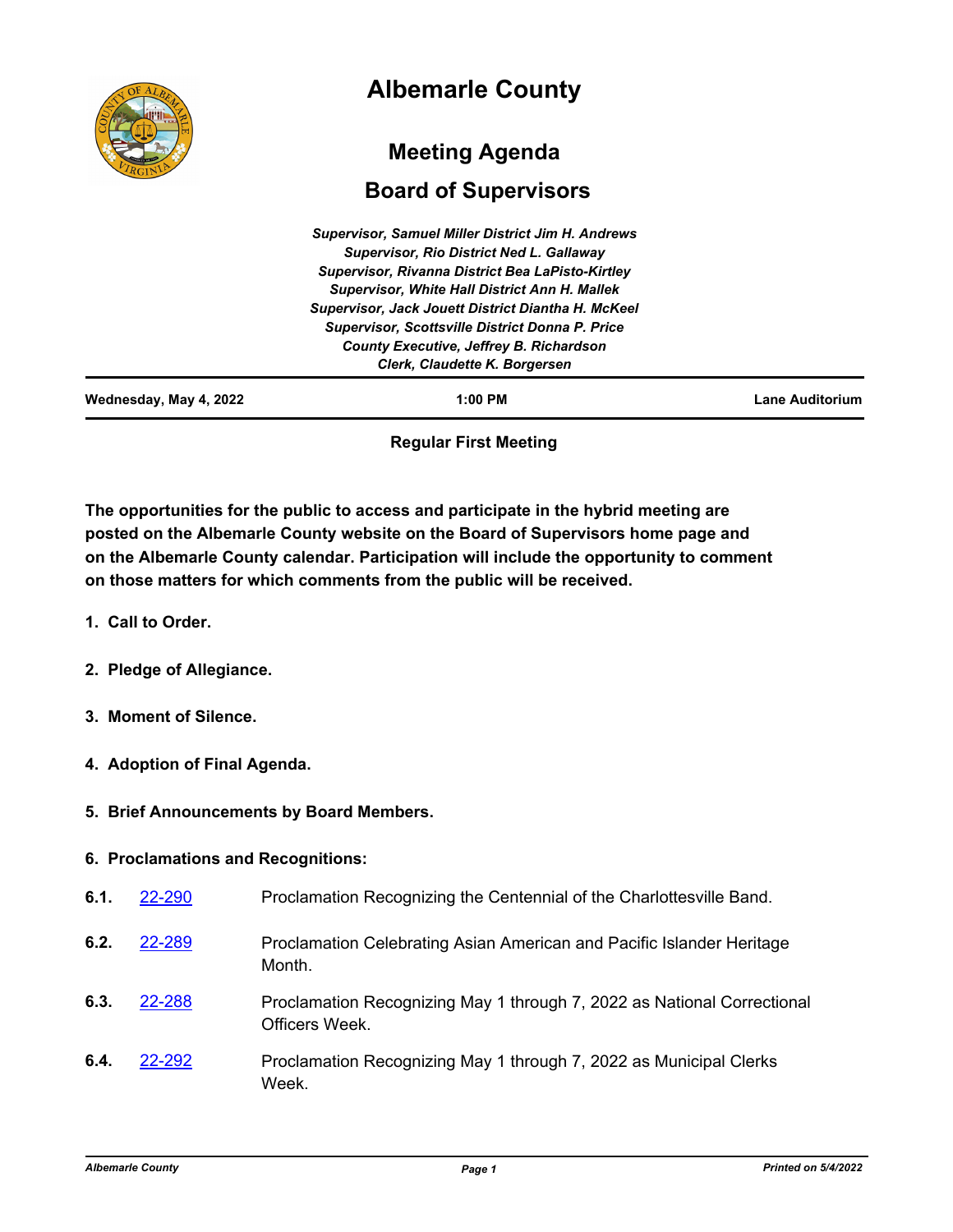# **7. From the Public: Matters Not Listed for Public Hearing on the Agenda or on Matters Previously Considered by the Board or Matters that are Pending Before the Board.**

## **8. Consent Agenda (on next sheet)**

### **1:40 p.m. - Action Items:**

| 9.  | 22-241 | Adoption of Calendar Year 2022 Tax Rates, Budget-Related Ordinances,<br>Fiscal Year (FY) 23 Budget, Borrowing Resolution, FY 23-27 Capital<br>Improvements Plan (CIP), and Appropriation of the FY 23 Budget.                                                                                                                                                                                                                                                                                                                                                                                                                                                                             |
|-----|--------|-------------------------------------------------------------------------------------------------------------------------------------------------------------------------------------------------------------------------------------------------------------------------------------------------------------------------------------------------------------------------------------------------------------------------------------------------------------------------------------------------------------------------------------------------------------------------------------------------------------------------------------------------------------------------------------------|
|     |        | Adoption of the Resolution to Set Calendar Year 2022 Tax Rates.<br>a.<br>Adoption of an Ordinance to Increase the Food and Beverage Tax Rate.<br>b.<br>Adoption of an Ordinance to Increase the Transient Occupancy Tax Rate.<br>C.<br>Adoption of an Ordinance to Impose a Tax upon Disposable Plastic Bags Tax.<br>d.<br>Adoption of the FY 23 Operating and Capital Budget.<br>е.<br>Adoption of the Annual Resolution of Appropriations.<br>f.<br>Adoption of the Resolution of Official Intent to Reimburse Expenditures with<br>а.<br>Proceeds of a Borrowing.<br>Adoption of the FY 23 - 27 Capital Improvement Plan (CIP).<br>h.<br>(Andy Bowman, Chief of Budget and Management) |
| 10. | 22-272 | SE2022-13 Ivy Rose Teahouse Homestay. (Samuel Miller Magisterial<br>District)                                                                                                                                                                                                                                                                                                                                                                                                                                                                                                                                                                                                             |
|     |        | (Lea Brumfield, Senior Planner II)                                                                                                                                                                                                                                                                                                                                                                                                                                                                                                                                                                                                                                                        |
| 11. | 22-271 | SE2022-09 1317 McCauley Street Homestay. (White Hall Magisterial<br>District)                                                                                                                                                                                                                                                                                                                                                                                                                                                                                                                                                                                                             |
|     |        | (Lea Brumfield)                                                                                                                                                                                                                                                                                                                                                                                                                                                                                                                                                                                                                                                                           |

## **3:15 p.m. - Recess**

## **3:30 p.m. - Action Items (continued):**

**12.** [22-249](http://albemarle.legistar.com/gateway.aspx?m=l&id=/matter.aspx?key=6994) Designated Outdoor Refreshment Areas at The Shops at Stonefield.

*(Roger Johnson, Director, Economic Development)*

#### **4:00 p.m. - Work Session:**

**13.** [22-228](http://albemarle.legistar.com/gateway.aspx?m=l&id=/matter.aspx?key=6973) Work Session on Affordable Housing Developer Incentives.

*(Stacy Pethia, Housing Policy Manager)*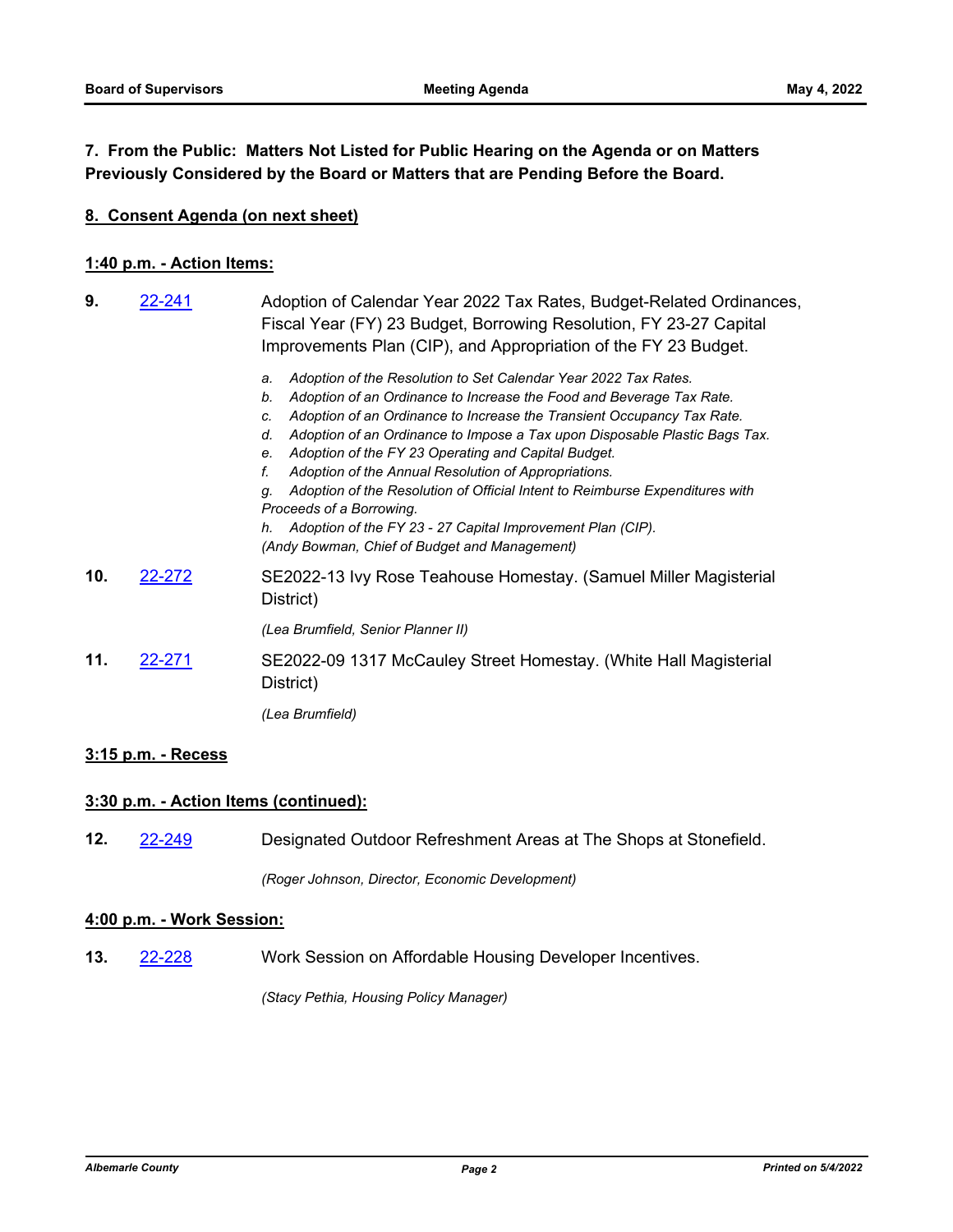#### **14. 5:00 p.m. - Closed Meeting.**

*Closed Meeting pursuant to Section 2.2-3711(A) of the Code of Virginia:*

- *• Under Subsection (1):*
- *1. To discuss and consider the compensation of various appointed public officers; and*
- *2. To discuss and consider appointments to various boards and commissions.*

*• Under Subsection (6) to discuss and consider the investment of public funds where negotiation is involved, where, if made public initially, the financial interest of the County would be adversely affected; and*

*• Under Subsection (8) to consult with legal counsel employed by the County regarding specific legal matters involving a regional agreement and requiring the provision of legal advice.*

*\*Closed meeting motion subject to change\**

#### **15. Certify Closed Meeting.**

#### **16. Boards and Commissions:**

**16.1.** [22-277](http://albemarle.legistar.com/gateway.aspx?m=l&id=/matter.aspx?key=7021) Vacancies and Appointments.

*(Travis Morris)*

### **6:00 p.m.**

**17. From the County Executive: Report on Matters Not Listed on the Agenda.**

**18. From the Public: Matters Not Listed for Public Hearing on the Agenda or on Matters Previously Considered by the Board or Matters that are Pending Before the Board.**

**Public Hearings:**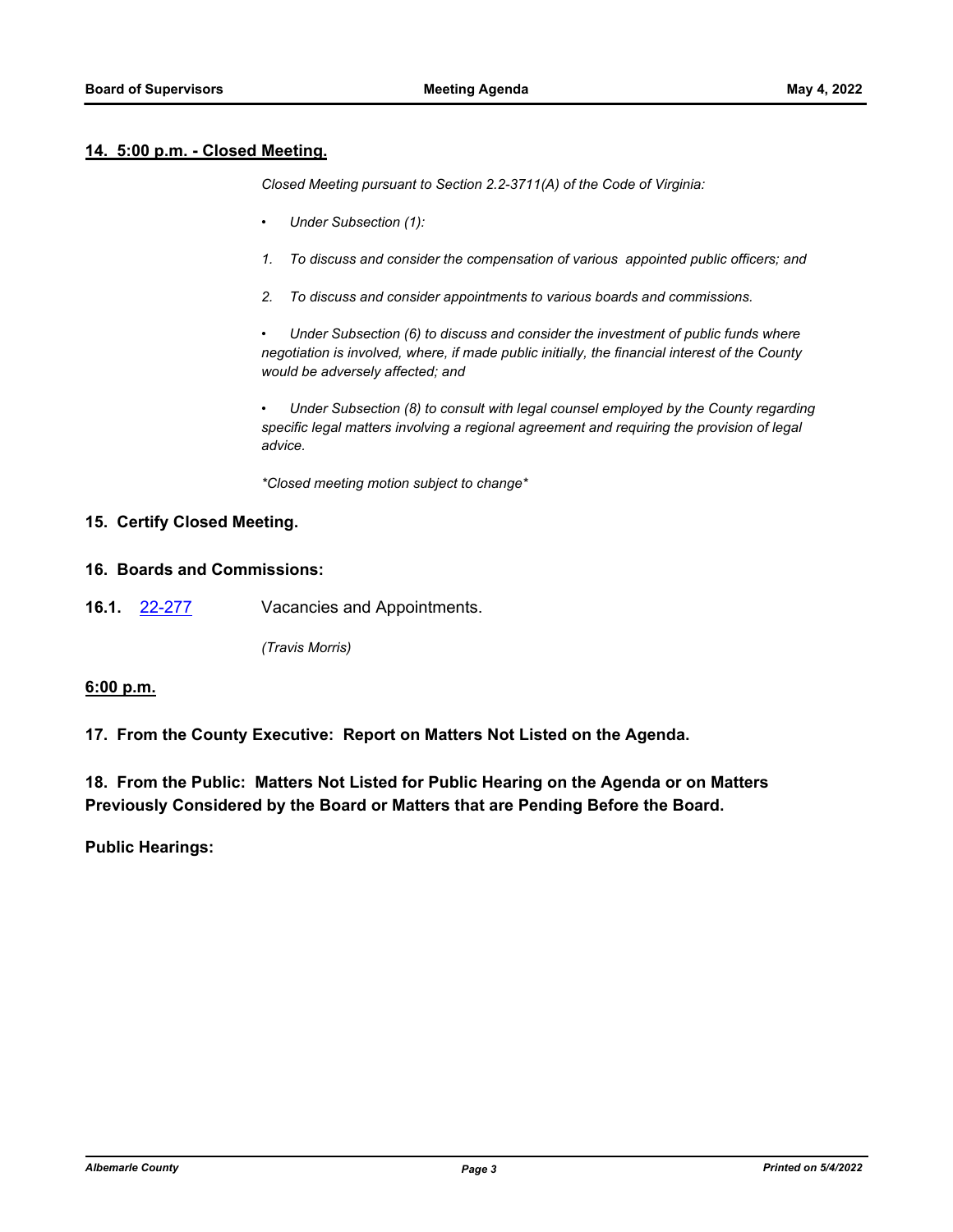SP202100018 Greenbrier Veterinarian Expansion. PROJECT: SP202100018 Greenbrier Veterinarian Expansion MAGISTERIAL DISTRICT: Rio TAX MAP/PARCEL(S): 061W0-01-0A-00500 LOCATION: The proposed project is located on the north side of Greenbrier Drive (Route 866) approximately 600 feet west of Seminole Trail (Route 29). PROPOSAL: Expansion of existing veterinarian services. The existing veterinarian service was most recently approved with SP201100031. PETITION: Veterinary office and hospital allowed by special use permit under sections 22.2.2.5 and 24.2.2.4 of the Zoning Ordinance on a 3-acre parcel. No new dwelling units proposed. ZONING: HC Highway Commercial – commercial and service; residential by special use permit (15 units/ acre) and C-1 Commercial – retail sales and service; residential by special use permit (15 units/ acre) OVERLAY DISTRICT(S): AIA – Airport Impact Area Overlay, Managed Steep Slopes COMPREHENSIVE PLAN: Neighborhood 1 – Places 29 - Office/R&D/Flex/Light Industrial – employment generating uses including professional offices, research and development, flex spaces, and light industrial. Secondary commercial retail, residential (6-34 du/acre), institutional. **19.** [22-207](http://albemarle.legistar.com/gateway.aspx?m=l&id=/matter.aspx?key=6952)

*(Bill Fritz, Development Process Manager)*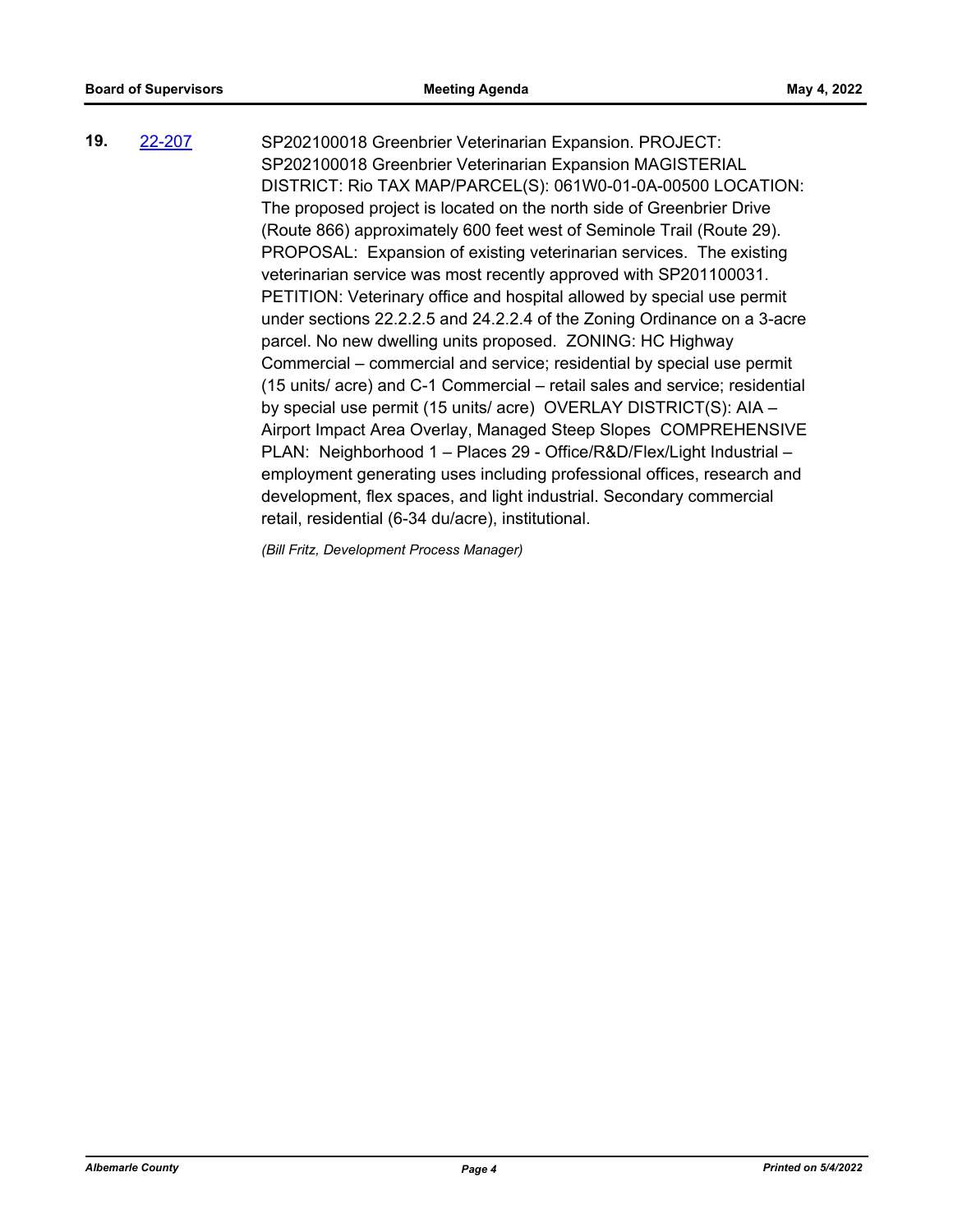ZMA202100015 Glenbrook. PROJECT: ZMA202100015 Glenbrook MAGISTERIAL DISTRICT: White Hall TAX MAP/PARCEL: 056A2-01-00-06200 LOCATION: Undeveloped portion of the Glenbrook development located south of Three Notch'D Road, west of the westernmost edge of Union Mission Ln, north of the future extension of Park Ridge Dr, and approximately 570 feet east of the eastern terminus of Hill Top St. PROPOSAL: Request to amend the application plan and proffers concerning residential unit types associated with ZMA201600005. PETITION: Proffers previously approved with ZMA201600005 included a voluntary, percentage-based mixture of residential building types, wherein a minimum of 50% of the proposed lots would be single family detached dwelling units and a minimum of 10% of the proposed lots would be single family attached or townhouse units. The applicant is requesting to remove the aforementioned requirement from this 1.89 acre portion of the 37.93 acre rezoning area. No change to the zoning district or maximum number of units are proposed. The subject property represents the final phase of the Glenbrook development. ZONING: R-6 Residential - 6 units/acre OVERLAY DISTRICT: EC – Entrance Corridor PROFFERS: Yes COMPREHENSIVE PLAN: Middle Density Residential – Residential densities in the range of 6-12 units per acre are recommended. Residential density of up to 18 units per acre could be considered to accommodate additional affordable housing (beyond any baseline affordability requirements); or to allow for construction of small-scale housing types: bungalow courts, small and medium multiplexes, accessory dwelling units, live/work units, small single family cottages, and tiny houses. Secondary uses include religious assembly uses, schools and child care, institutional, and commercial/retail. **20.** [22-263](http://albemarle.legistar.com/gateway.aspx?m=l&id=/matter.aspx?key=7008)

*(Mariah Gleason, Senior Planner II – Urban Designer)*

## **21. From the Board: Committee Reports and Matters Not Listed on the Agenda.**

- **22. Closed Meeting (if needed).**
- **23. Adjourn to May 18, 2022, 1:00 p.m., Lane Auditorium.**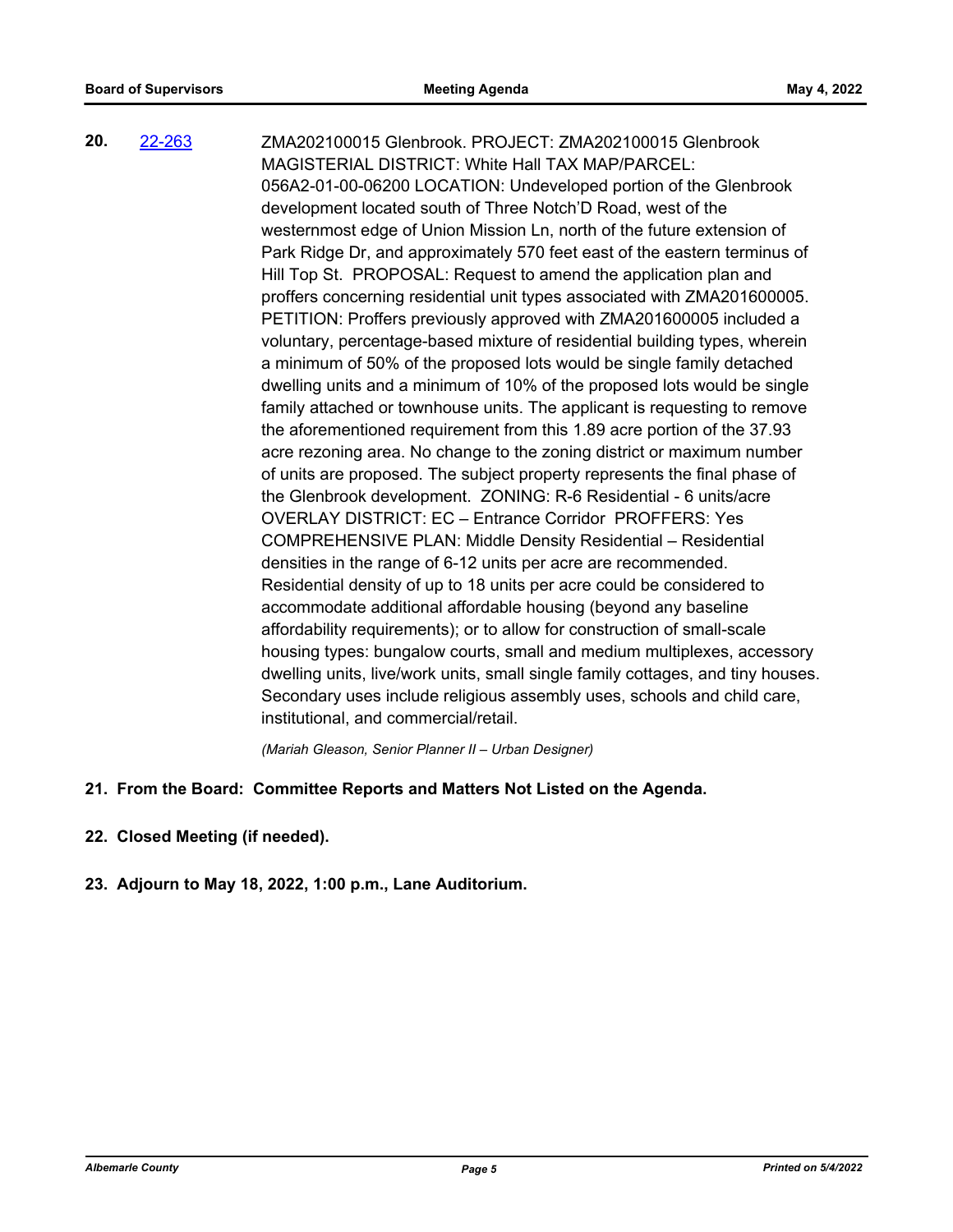## **CONSENT AGENDA**

## **8. FOR APPROVAL (by recorded vote):**

- **8.1.** [22-279](http://albemarle.legistar.com/gateway.aspx?m=l&id=/matter.aspx?key=7023) Approval of Minutes: August 19, 2020.
- Construction Easement for Southwood Community Development Block Grant Project. **8.2.** [22-265](http://albemarle.legistar.com/gateway.aspx?m=l&id=/matter.aspx?key=7010)

*(Stacy Pethia)*

SE202100045 Brookhill Special Exception – Request For Two Variations to Brookhill Code of Development (ZMA201500007). **8.3.** [22-268](http://albemarle.legistar.com/gateway.aspx?m=l&id=/matter.aspx?key=7013)

*(Cameron Langille)*

Set Public Hearing for Ordinance to Amend County Code Chapter 2, Administration, to Increase the Compensation of the Board of Supervisors. **8.4.** [22-280](http://albemarle.legistar.com/gateway.aspx?m=l&id=/matter.aspx?key=7024) *(Andy Herrick)*

### **8. FOR INFORMATION (no vote necessary):**

Board-to-Board, April 2022, a monthly report from the Albemarle County School Board to the Albemarle County Board of Supervisors. **8.5.** [22-278](http://albemarle.legistar.com/gateway.aspx?m=l&id=/matter.aspx?key=7022)

*(Phil Giaramita)*